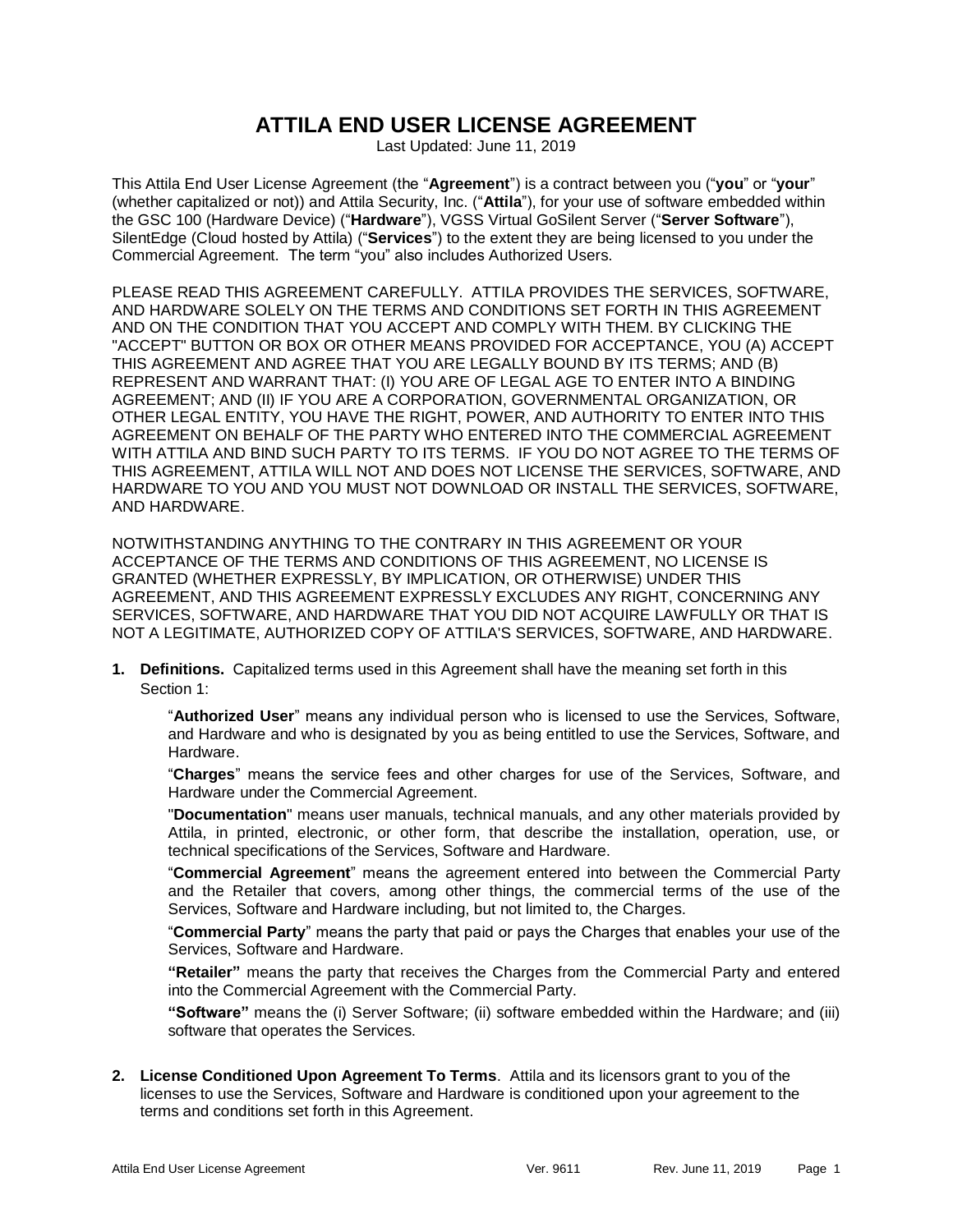- **3. Services, Software and Hardware Not Error-Free**. You acknowledge that the Services, Software and Hardware may be interrupted from time to time. You further acknowledge that the Services, Software, and Hardware are not error-free.
- **4. Suspension of Use.** Attila and its licensors will be entitled, on reasonable grounds, including the reasonable belief of fraud or illegal activity by you, or any individual under your control, in their use of the Services, Software and Hardware, to suspend access by you to the Services, Software and Hardware. You understand that Attila and its licensors may be required by law enforcement agencies to disclose information regarding your use of the Services, Software and Hardware and that Attila and its licensors will comply with such requests.
- <span id="page-1-0"></span>**5. License Grant.** Subject to and conditioned upon payment of the Charges and your strict compliance with all terms and conditions set forth in this Agreement, Attila grants to you during the term specified for use of the Services, Server Software and Hardware set forth in the Commercial Agreement, the following licenses (collectively, the "**Licenses**"):
	- **5.1 Attila Hosting License Grant.** If the Commercial Agreement has given you a license to access to the Services (an "**Attila Hosted License**"), then Attila grants you a limited, nontransferable, and nonexclusive Attila Hosted License during the term set forth in the Commercial Agreement and in accordance with the Specifications consistent with the provisions of this Agreement and the Commercial Agreement. No license is granted under any Attila Hosted License to access, copy, or use the Software that supports the Services, except in connection with the Services.
	- **5.2 Server Software License Grant**. If the Commercial Agreement has given you a license to operate and use the Server Software on computers or servers owned or controlled by the Commercial Party (a "**Server Software License**"), then Attila grants you a limited, nontransferable, and nonexclusive Server Software License during the term set forth in the Commercial Agreement and in accordance with the Specifications consistent with the provisions of this Agreement and the Commercial Agreement. No license is granted under this Server Software License to access, copy, or use the source code to any Server Software.
	- **5.3 Embedded Software License Grant**. If the Commercial Party has purchased Hardware under the Commercial Agreement then Attila grants you a limited, nontransferable, and nonexclusive license to execute the Software that is embedded in the Hardware during the term set forth in the Commercial Agreement and in accordance with the Specifications consistent with the provisions of this Agreement and the Commercial Agreement. No license is granted under this license to access, copy, or use the source code to any Software that is embedded in the Hardware.
- <span id="page-1-1"></span>**6. Limitations on Use.** No license is given to you to the source code to the Services or the Software. Without the express written authorization from Attila, you shall not (nor through any third party): (i) use, copy, duplicate or reproduce all or any portion of the Services, Software or Hardware (including the Documentation) for any purpose other than as specified in this Agreement or the Commercial Agreement; (ii) decompile, disassemble, re-program, analyze, reverse engineer any of the Services, Software or Hardware (in whole or in part) or otherwise attempt to reconstruct, identify or discover any underlying ideas, underlying user interface techniques or algorithms, or source code, or disclose any of the foregoing (except to the extent such restriction is prohibited by law); (iii) except as expressly authorized herein or the Commercial Agreement, sell, rent, lease, license, sublicense or in any way redistribute any or all of the Services, Software or Hardware; (iv) use the Services, Software or Hardware to create a service bureau, timesharing arrangement, or application service provider; (v) modify, adapt, translate, prepare derivative works of all or any portion of the Services, Software or Hardware or attempt to do so; (vi) remove, obscure or alter Attila's or its licensors' product identification, copyright notices, trademarks or other proprietary rights notices affixed to or contained within the Services, Software, Hardware or Documentation; (vii) permit the Services, Software or Hardware to be used, examined, reviewed or inspected by others; (viii) disclose the results of any benchmark or evaluation of the Services, Software or Hardware to any third party (whether or not obtained with Attila's assistance) without Attila's prior express written consent; (ix) use the Services, Software, Hardware, Documentation or any information contained therein or otherwise provided by Attila or its licensors for the purposes of developing, or having developed, any products or services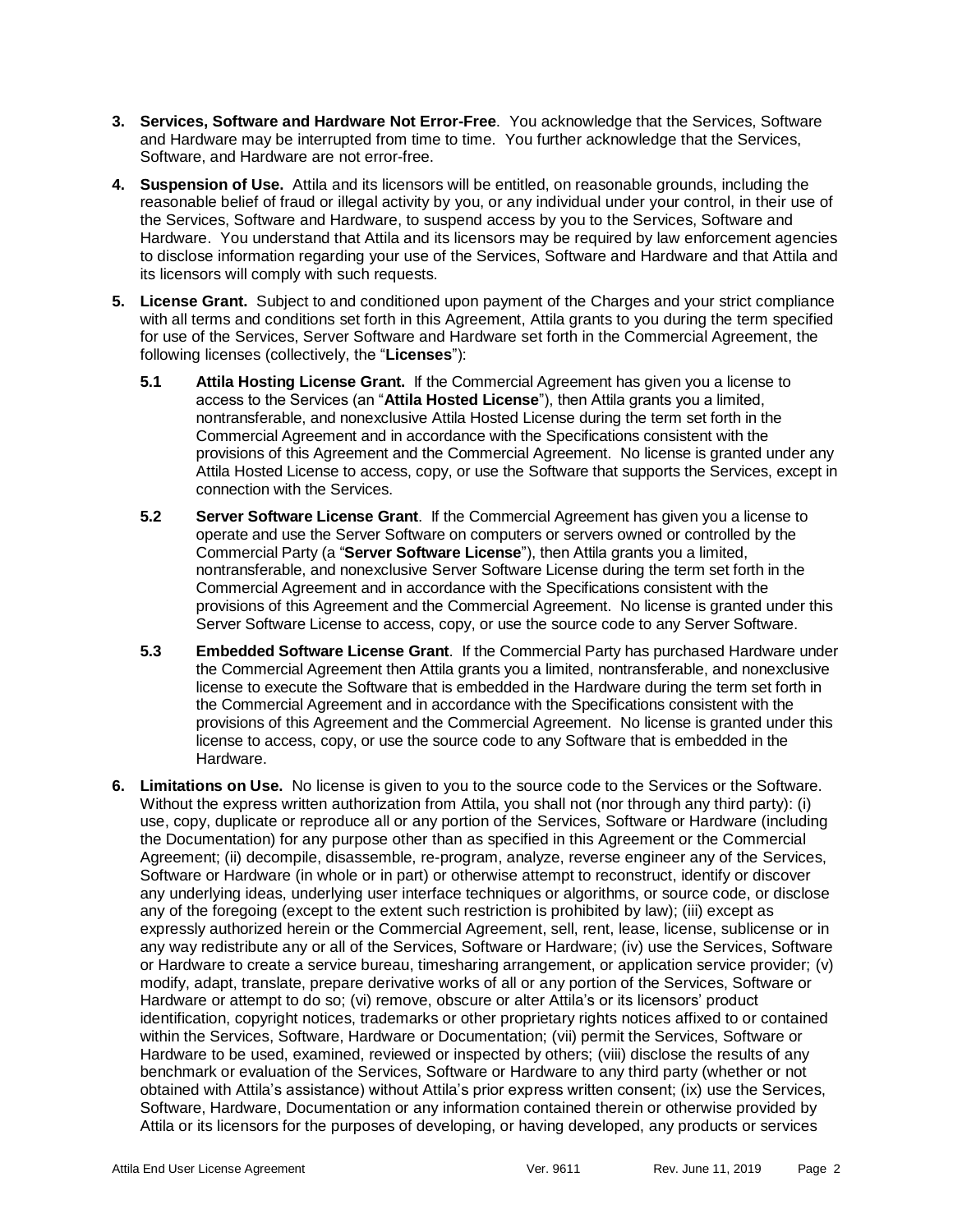competitive with the Services, Software or Hardware; (x) use the Services, Software or Hardware in, or in association with, the design, construction, maintenance, or operation of any hazardous environments or systems, including (a) power generation systems; (b) aircraft navigation or communication systems, air traffic control systems, or any other transport management systems; (c) safety-critical applications, including medical or life-support systems, vehicle operation applications, or any police, fire, or other safety response systems; or (d) military or aerospace applications, weapons systems, or environments; (x) incorporate, link, or distribute the Services, Software or Hardware with any code or software licensed under the GNU General Public License ("**GPL**"), Lesser General Public License ("**LGPL**"), Mozilla, or any other open source license, in any manner that could cause or could be interpreted or asserted to cause the Services, Software or Hardware (or any modifications thereto) to become subject to the terms of the GPL, LGPL, Mozilla or such other open source license. You shall not authorize, or acquiesce in, any other person engaging in any of the foregoing activities, or attempting to do so. Should it become known to you that an Authorized User has attempted to do any of the aforementioned activities, you shall immediately notify Attila and direct such Authorized User to cease and desist in the activity.

- **7. Notice of Potential Legal Restrictions on VPN Usage.** Certain Services, Software, and Hardware provide Virtual Private Network ("**VPN**") functionality. VPNs enable you to keep online activity private and unrestricted. Some countries have outlawed VPNs in an attempt to maintain control over the flow of information over the Internet. These governments have enacted and continue to enacted laws that range from outright bans on the use of VPNs, to implementing technology that blocks VPNs, to requiring VPN manufacturers, resellers, retailor or even end users like you to register with the government in order to use VPNs, as well as other restrictive measures on the use and sale of VPNs and related technology. These laws may apply even if the VPNs were purchased outside of the relevant jurisdiction and imported for use within such jurisdiction. Attila does NOT provide legal guidance on what countries prohibit or restrict the use of VPNs. You are entirely responsible for understanding the laws of the jurisdictions where you seek to use the Services, Software, and Hardware. By granting you the right to use the Services, Software, and Hardware, Attila does not represent that to do so will be lawful in all cases and you assume responsibility for complying with the laws in which you operate the Services, Software, and Hardware.
- **8. Third-Party Materials**. The Software may include software, content, data, or other materials, including related documentation, that are owned by persons or entities other than Attila and that are provided to you on licensee terms that are in addition to and/or different from those contained in this Agreement ("**Third-Party Licenses**"). A list of all materials, if any, included in the Services, Software, and Hardware and provided under Third-Party Licenses can viewed in Schedule A to this Agreement and the applicable Third-Party Licenses are accessible via links therefrom. You are bound by and shall comply with all Third-Party Licenses. Any breach by you of any Third-Party License is also a breach of this Agreement.
- **9. Compliance Measures**. The Services, Software, and Hardware contain technological copy protection or other security features designed to prevent unauthorized use of the Services, Software, and Hardware, including features to protect against use of the Services, Software, and Hardware: (a) beyond the scope of the license granted to pursuant to Section [5](#page-1-0) (License Grant); or (b) prohibited under Section [6](#page-1-1) (Limitations on Use). You shall not, and shall not attempt to, remove, disable, circumvent, or otherwise create or implement any workaround to, any such copy protection or security features.
- **10. Privacy Policy; Collection and Use of Information.** Your use of the Services, Software, and Hardware is subject to your agreement to the terms of our privacy policy located at https://attilasec.com/privacy-policy (the "**Privacy Policy**"). (a) Attila may, directly or indirectly through the services of others, collect and store information regarding use of the Services, Software, and Hardware by means of (i) providing maintenance and support services and (ii) security measures included in the Services, Software, and Hardware. (b) You agree that Attila may use such information for any purpose related to any use of the Services, Software, and Hardware by you, including but not limited to: (i) improving the performance of the Services, Software, and Hardware or developing updates; and verifying compliance with this Agreement and enforcing Attila's rights, including all intellectual property rights in and to the Services, Software, and Hardware.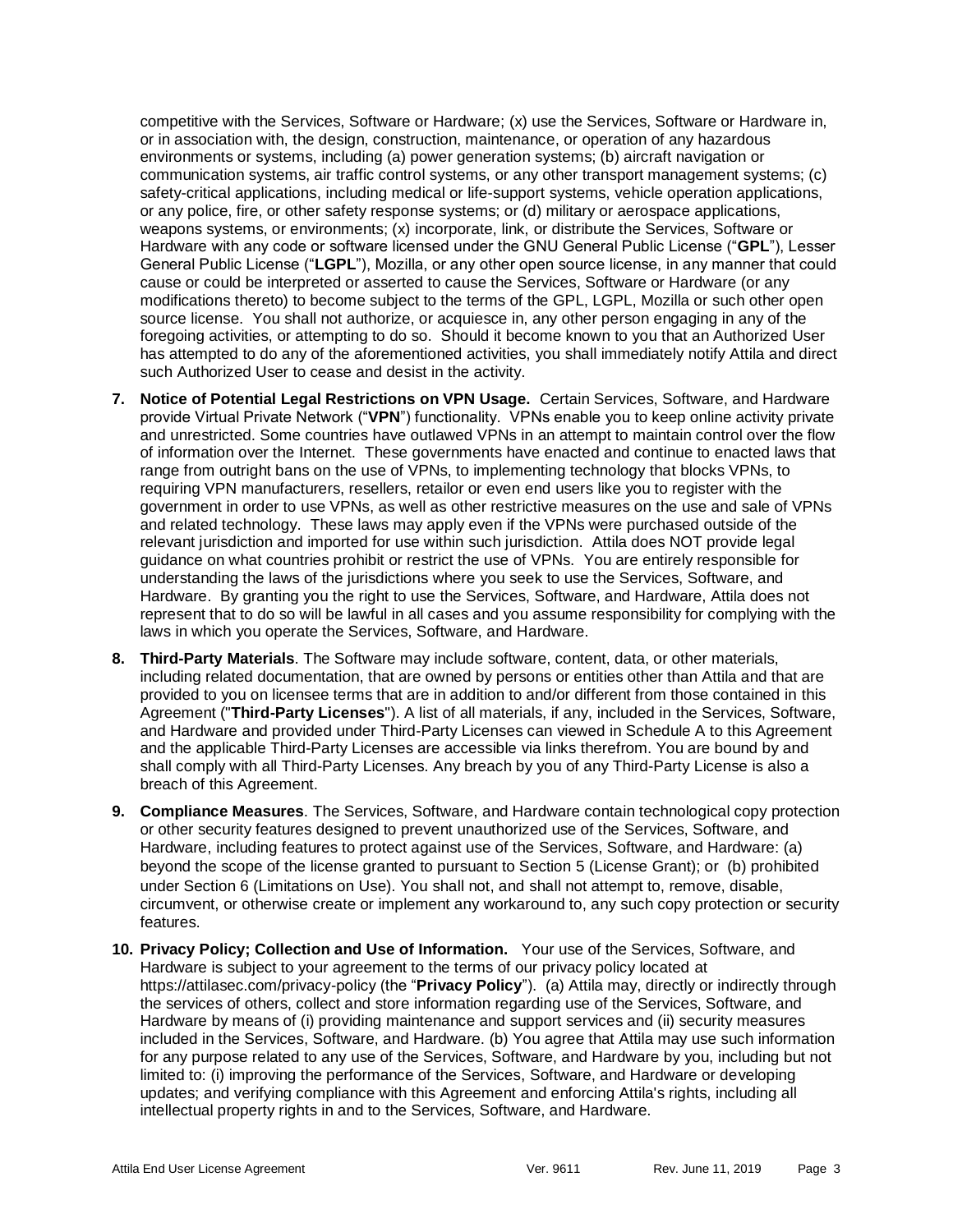- **11. Compliance With Laws**. You agree to abide by all laws and regulations applicable to the Services, Software and Hardware and this Agreement.
- **12. Use By Authorized Users**. You will ensure that each Authorized User complies with the terms of this Agreement and the Documentation, as may be amended, and any instruction issued by Attila and its licensors with respect to the use of the Services, Software and Hardware.
- **13. No Maintenance and Support.** This Agreement confers no maintenance or support obligations upon Attila. Any maintenance or support that may be available to you, if any, may be provided under the terms of the Commercial Agreement.
- **14. Access and Passwords**. If the Commercial Agreement has given you a license to access to the Services, Attila shall issue (a) a link to the Commercial Party that will enable you to access the Services; and (b) a password to access the Services. You and each Authorized User are responsible for accessing the Services in accordance with the terms of this Agreement and maintaining the confidentiality of all passwords at all times and for ensuring that issued passwords are used only by you and Authorized Users. You are entirely responsible for all activities that occur under your account. You shall immediately notify Attila of any unauthorized use of your account or any other breach of this Agreement or any security breach known to you. Attila shall have no liability for any loss or damage arising from your failure to comply with these requirements.
- **15. Attila Intellectual Property Rights.** You acknowledge that the intellectual property rights underlying the Services, Server Software, Software, Hardware, and Documentation (collectively, the "**Attila IP**") is owned by, and shall remain the sole property of Attila and its licensors, that the Attila IP contains, embodies and is based upon worldwide patented or patentable inventions, trade secrets, copyrights and other intellectual property rights (collectively, "**Intellectual Property Rights**") owned or licensed by Attila and its licensors, and that Attila and its licensors shall continue to be the sole owner of all Intellectual Property Rights in and to the Attila IP worldwide including, without limitation, any derivative works. This Agreement does not convey to you title or ownership of the Intellectual Property Rights underlying the Attila IP, but only a right of limited use in accordance with this Agreement. You acknowledge that the Attila IP provided by Attila pursuant to this Agreement is entitled to protection under applicable copyright and other intellectual property laws and constitute valuable assets, trade secrets and proprietary rights of Attila or its licensors.
- **16. DISCLAIMER OF WARRANTY.** SUBJECT ONLY TO ANY WARRANTY RIGHTS THAT YOU MAY HAVE UNDER THE COMMERCIAL AGREEMENT, ATTILA AND ITS LICENSORS DO NOT MAKE ANY WARRANTIES, TERMS, REPRESENTATIONS OR STATEMENTS WHATSOEVER WHETHER EXPRESSED OR IMPLIED BY STATUTE, CUSTOM, USAGE OR OTHERWISE WITH RESPECT TO THE SERVICES, SOFTWARE AND HARDWARE, INCLUDING WITHOUT LIMITATION ANY IMPLIED WARRANTY OF TITLE, INTERFERENCE WITH YOUR ENJOYMENT OF THE SERVICES, SOFTWARE AND HARDWARE, AND NON-INFRINGEMENT, OF MERCHANTABILITY OR QUALITY, OF FITNESS FOR A PARTICULAR PURPOSE, OR ANY WARRANTY THAT THE SERVICES, SOFTWARE, AND HARDWARE ARE ACCURATE OR COMPLETE, AND ALL SUCH WARRANTIES ARE HEREBY DISCLAIMED. ATTILA MAKES NO REPRESENTATION OF ANY KIND THAT THE SERVICES, SOFTWARE AND HARDWARE WILL MEET YOUR REQUIREMENTS, ACHIEVE ANY INTENDED RESULTS, BE COMPATIBLE, OR WORK WITH ANY OTHER SOFTWARE, APPLICATIONS, SYSTEMS, OR SERVICES, OPERATE WITHOUT INTERRUPTION, MEET ANY PERFORMANCE OR RELIABILITY STANDARDS. SUBJECT ONLY TO ANY WARRANTY RIGHTS THAT YOU MAY HAVE UNDER THE COMMERCIAL AGREEMENT, THE SERVICES, SOFTWARE, AND HARDWARE ARE PROVIDED "AS IS" WITHOUT WARRANTY OF ANY KIND, AND WITH ALL FAULTS AND DEFECTS WITHOUT WARRANTY OF ANY KIND TO THE MAXIMUM EXTENT PERMITTED UNDER APPLICABLE LAW. YOU AGREE THAT NO COURSE OF DEALING OR PERFORMANCE OR USAGE OF TRADE SHALL APPLY TO THIS AGREEMENT. YOU ACKNOWLEDGE THAT YOUR ONLY REMEDIES IN RESPECT OF ANY CLAIM WHATSOEVER THAT YOU MAY WISH TO BRING AGAINST ATTILA AND ITS LICENSORS ARE AS EXPRESSLY PROVIDED IN THIS AGREEMENT.
- **17. LIMITATION OF LIABILITY.** ATTILA AND ITS LICENSORS OR ANY THIRD PARTY SUPPLIER SHALL, UNDER NO CIRCUMSTANCES, HAVE ANY LIABILITY WHATSOEVER TO YOU OR ANY AUTHORIZED USERS FOR: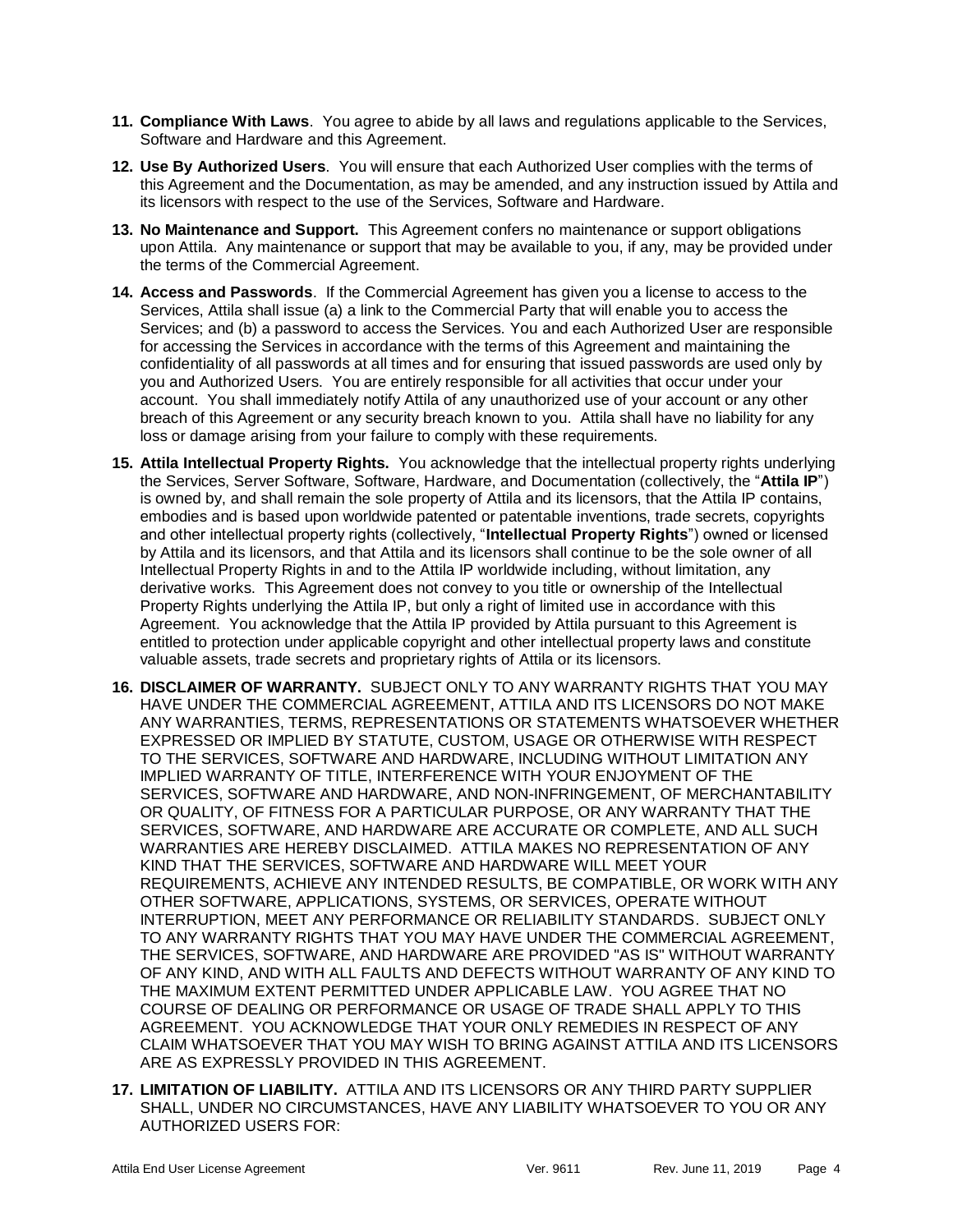- a) ANY INDIRECT OR CONSEQUENTIAL LOSS OR ANY LOSS OF ACTUAL OR ANTICIPATED PROFIT, REVENUE OR GOODWILL OR LOSS OF USE OF THE SERVICES, SERVICES, SOFTWARE, AND HARDWARE BY YOU OR FOR ANY OF YOUR LIABILITY TO ANY OTHER PARTY OF WHATEVER KIND HOWSOEVER ARISING (INCLUDING BUT NOT LIMITED TO ECONOMIC LOSS, ANY USE, INTERRUPTION, DELAY, OR INABILITY TO USE THE SERVICES, SOFTWARE AND HARDWARE; LOST REVENUES OR PROFITS; DELAYS, INTERRUPTION, OR LOSS OF SERVICES, BUSINESS, OR GOODWILL; LOSS OR CORRUPTION OF DATA; LOSS RESULTING FROM SYSTEM OR SYSTEM SERVICE FAILURE, MALFUNCTION, OR SHUTDOWN; OR CLAIMS FOR DAMAGES OR AWARDS OR OTHERWISE); OR
- b) ANY OTHER LOSS OR DAMAGE SUFFERED BY YOU UNDER OR IN CONNECTION WITH THIS AGREEMENT (WHETHER ARISING IN CONTRACT OR IN TORT OR OTHERWISE AND WHETHER AS A RESULT OF NEGLIGENCE OR OTHERWISE) EXCEPT TO THE EXTENT OF AN AMOUNT EQUAL TO THE ANNUAL RATE OF THE CHARGES FOR THE SERVICES, SOFTWARE AND HARDWARE AS OF THE DATE THE CLAIM ARISES WITH RESPECT TO ANY ONE EVENT OR SERIES OF TWO OR MORE CONNECTED EVENTS.
- **18. Indemnification.** You undertake to indemnify and hold Attila, its licensors, suppliers, successors, and affiliates, and, collectively, their respective partners, directors, officers, employees or agents, or anyone else who has been involved in the creation, production or delivery of the Services, Software and Hardware (collectively the "**Indemnified Parties**") harmless from and against all damages, cost, claims and liabilities (including reasonable attorney's fees) suffered or incurred by the Indemnified Parties as a consequence of any claims or proceedings made or brought against the Indemnified Parties by any person in connection with your use of the Services, Software and Hardware.
- **19. Termination**. Attila may terminate this Agreement:
	- a) with immediate effect by written notice given by Attila if Attila's agreement with a supplier or licensor of the Services, Software or Hardware is terminated or restricted for any reason; or
	- b) with immediate effect by written notice given by Attila or its licensors if you commit any material breach of any term of this Agreement that (in the case of a breach capable of being remedied) shall not have been remedied within five (5) business days of a written request to remedy same.
- **20. Upon Termination.** Upon expiration or termination of this Agreement, in whole or in part, all right to use the Services, Software and Hardware ceases, you must uninstall and delete all components of the Services, Server Software and Hardware supplied and, if requested by Attila or its licensors, certify to Attila or its licensors that such deletion occurred.
- **21. Assignment.** This Agreement and the rights and obligations hereunder may not be assigned, delegated, sublicensed or transferred by you without the prior written consent of the Attila. Any attempted assignment, delegation, sublicense or transfer by you without such written consent shall be void and of no effect. Attila shall be free to assign its rights and obligations hereunder.
- **22. Export Regulation.** The Services, Server Software, Hardware, and Documentation are subject to United States export control laws, including the US Export Administration Act and its associated regulations. You shall not, directly or indirectly, export, re-export, or release the Services, Server Software, Hardware or Documentation to, or make the Services, Server Software, Hardware or Documentation accessible from, any jurisdiction or country to which export, re-export, or release is prohibited by law, rule, or regulation. You shall comply with all applicable federal laws, regulations, and rules, and complete all required undertakings (including obtaining any necessary export license or other governmental approval), prior to exporting, re-exporting, releasing, or otherwise making the Services, Server Software, Hardware or Documentation available outside the United States.
- **23. Force Majeure.** Attila shall not be liable to you or shall not be subject to termination of this Agreement for any delay, nonperformance, loss or damage because of reasons beyond Attila's reasonable control including, but not limited to, acts of God, natural casualties, acts of government, floods, fires, earthquakes, civil unrest, acts of terror, labor or material shortages, strikes,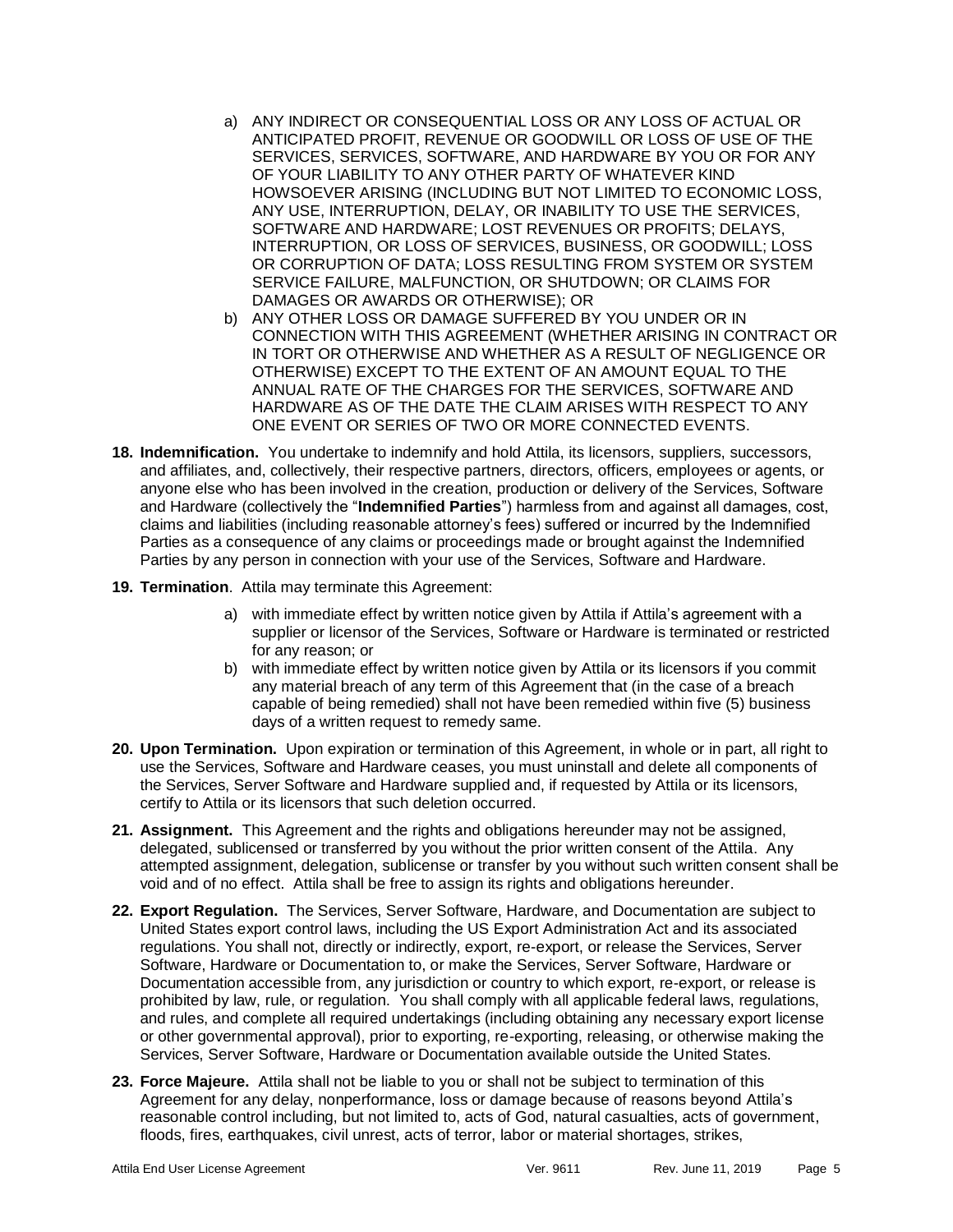communication systems failures, internet service provider failures or delays, or denial of service attacks, war, riots, power failures, or transportation conditions (each a "**Force Majeure Event**").

- **24. US Government Rights.** The Services and Software are commercial computer software, as such term is defined in 48 C.F.R. §2.101. Accordingly, if you are a US Government employee or any contractor therefor, the US Government shall receive only those rights with respect to the Services, Software, and Documentation as are granted to all other end users under license, in accordance with (a) 48 C.F.R. §227.7201 through 48 C.F.R. §227.7204, with respect to the Department of Defense and their contractors, or (b) 48 C.F.R. §12.212, with respect to all other US Government licensees and their contractors.
- **25. Governing Law and Venue.** The venue of any litigation arising under this Agreement as well as the governing laws shall be as set forth in governing law and venue provisions of the Commercial Agreement without regard to its conflict of laws provisions. The United Nations Convention for the International Sale of Goods does not apply to this Agreement.
- **26. Miscellaneous Provisions.** A failure or delay of Attila to enforce any of the provisions of this Agreement shall in no way be construed to be a waiver of such provisions. In the event that any provision of this Agreement shall be held to be invalid, the remaining provisions of this Agreement shall be unimpaired and the invalid provisions shall be replaced by a mutually acceptable provision. This Agreement may be updated from time-to-time by Attila by its posting changes thereto on its website, located at https://attilasec.com/EULA. The parties agree that where the context of any provision indicates an intent that it shall survive the termination of this Agreement, then it shall so survive. There are no intended third party beneficiaries of any provision of this Agreement. Damages may be an inadequate remedy in the event of a breach by either party to this Agreement and that any such breach by either party may cause the other party great and irreparable injury and damage. Accordingly, both parties agree that the party claiming breach shall be entitled, without posting a bond or waiving any additional rights or remedies otherwise available to it at law or in equity or by statute, to injunctive and other equitable relief. This Agreement constitutes the entire understanding between the parties concerning the subject matter hereof and supersedes all prior discussions, agreements and representations, whether oral or written and whether or not executed by the parties. The headings in this Agreement are for convenience only and are in no way intended to describe, interpret, define, or limit the scope, extent, or intent of this Agreement or any of its provisions. All personal pronouns used in this Agreement, whether used in the masculine, feminine or neuter gender, shall include all other genders, the singular shall include the plural, and vice versa, as the context may require.

-- End of Agreement –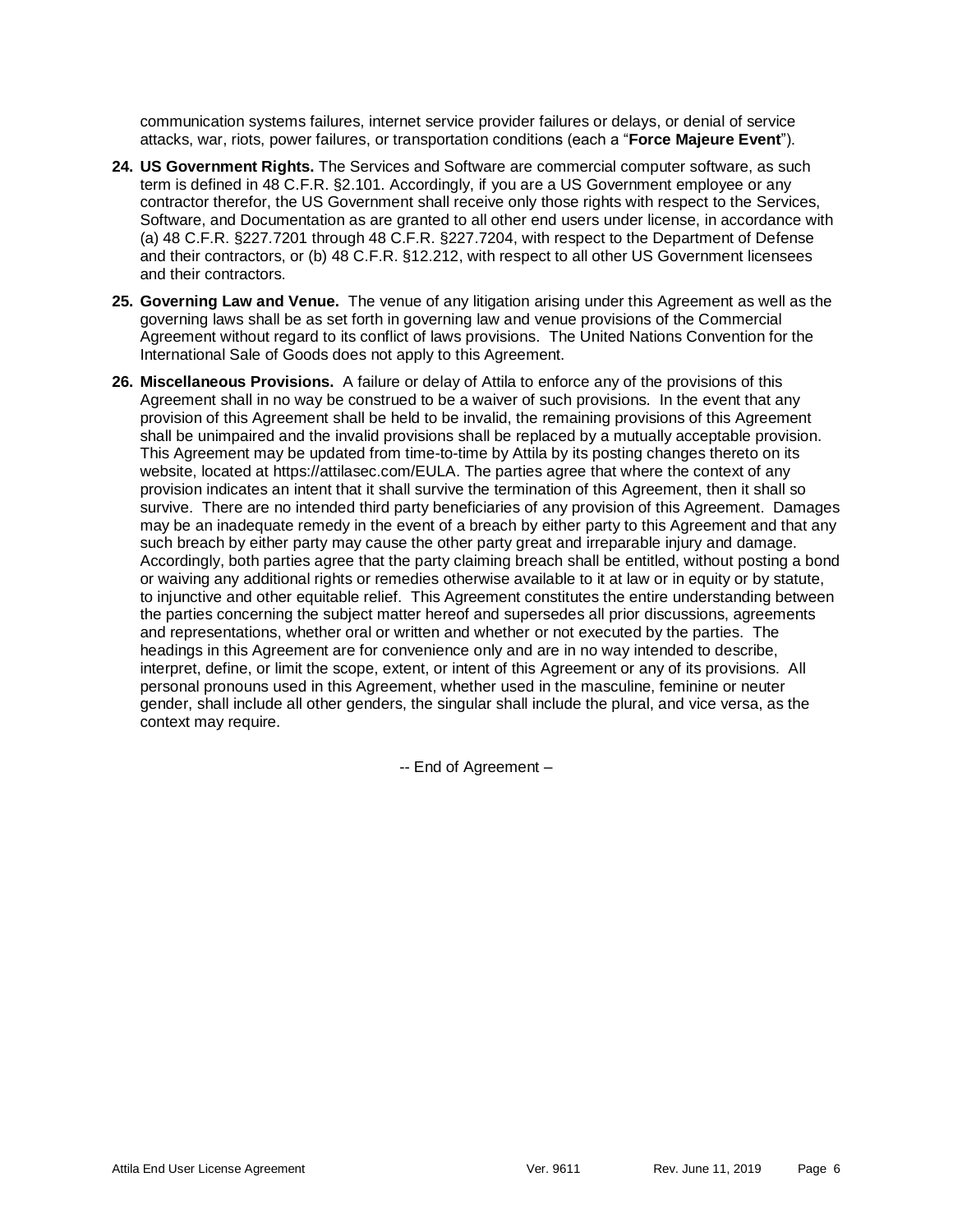## **Schedule A**

## **Third-Party Licenses**

| <b>Third-Party Material</b>                                                                                                                                                                                                                                                                                                                                                                                                                                     | <b>Third Party License</b>                                | <b>URL Link to Third Party</b><br>License                        |
|-----------------------------------------------------------------------------------------------------------------------------------------------------------------------------------------------------------------------------------------------------------------------------------------------------------------------------------------------------------------------------------------------------------------------------------------------------------------|-----------------------------------------------------------|------------------------------------------------------------------|
| Armbian                                                                                                                                                                                                                                                                                                                                                                                                                                                         | <b>GNU General Public License</b><br>Version 2            | https://github.com/armbian/build/<br>blob/master/LICENSE         |
| StrongSwan                                                                                                                                                                                                                                                                                                                                                                                                                                                      | <b>GNU General Public License</b><br>Version 2            | https://github.com/strongswan/str<br>ongswan/blob/master/LICENSE |
| OpenSSL                                                                                                                                                                                                                                                                                                                                                                                                                                                         | OpenSSL License and the original<br><b>SSLeay license</b> | https://www.openssl.org/source/li<br>cense.html                  |
| noVNC                                                                                                                                                                                                                                                                                                                                                                                                                                                           | Mozilla Public License 2.0                                | https://github.com/novnc/noVNC/<br>blob/master/LICENSE.txt       |
| <b>Python Libraries</b><br>Flask 0.12.2<br>Flask-Login 0.3.2<br>Flask-Mail 0.9.1<br>Flask-Principal 0.4.0<br>Flask-Security 1.7.5<br>Flask-SocketIO 2.9.1<br>Flask-SQLAlchemy 2.2<br>grequests 0.3.0<br>idna 2.5<br>itsdangerous 0.24<br>Jinja2 2.9.6<br>MarkupSafe 1.0<br>mechanize 0.3.3<br>ipaddress 1.0.18<br>netaddr 0.7.19<br>packaging 16.8<br>passlib 1.7.1<br>psutil 5.2.2<br>python-geoip 1.2<br>webencodings 0.5.1<br>Werkzeug 0.12.2<br>WTForms 2.1 | Python 2.7 License                                        | https://www.python.org/download<br>/releases/2.7/license/        |
| <b>Python Libraries</b><br>Appdirs 1.4.3<br>blinker 1.4<br>gevent 1.2.2<br>greenlet 0.4.12<br>html5lib 0.999999999<br>ipaddress 1.0.18<br>netifaces 0.10.5<br>netaddr 0.7.19<br>pyparsing 2.2.0<br>pyspeedtest 1.2.7<br>python-engineio 1.7.0                                                                                                                                                                                                                   | <b>MIT License</b>                                        | https://opensource.org/licenses                                  |